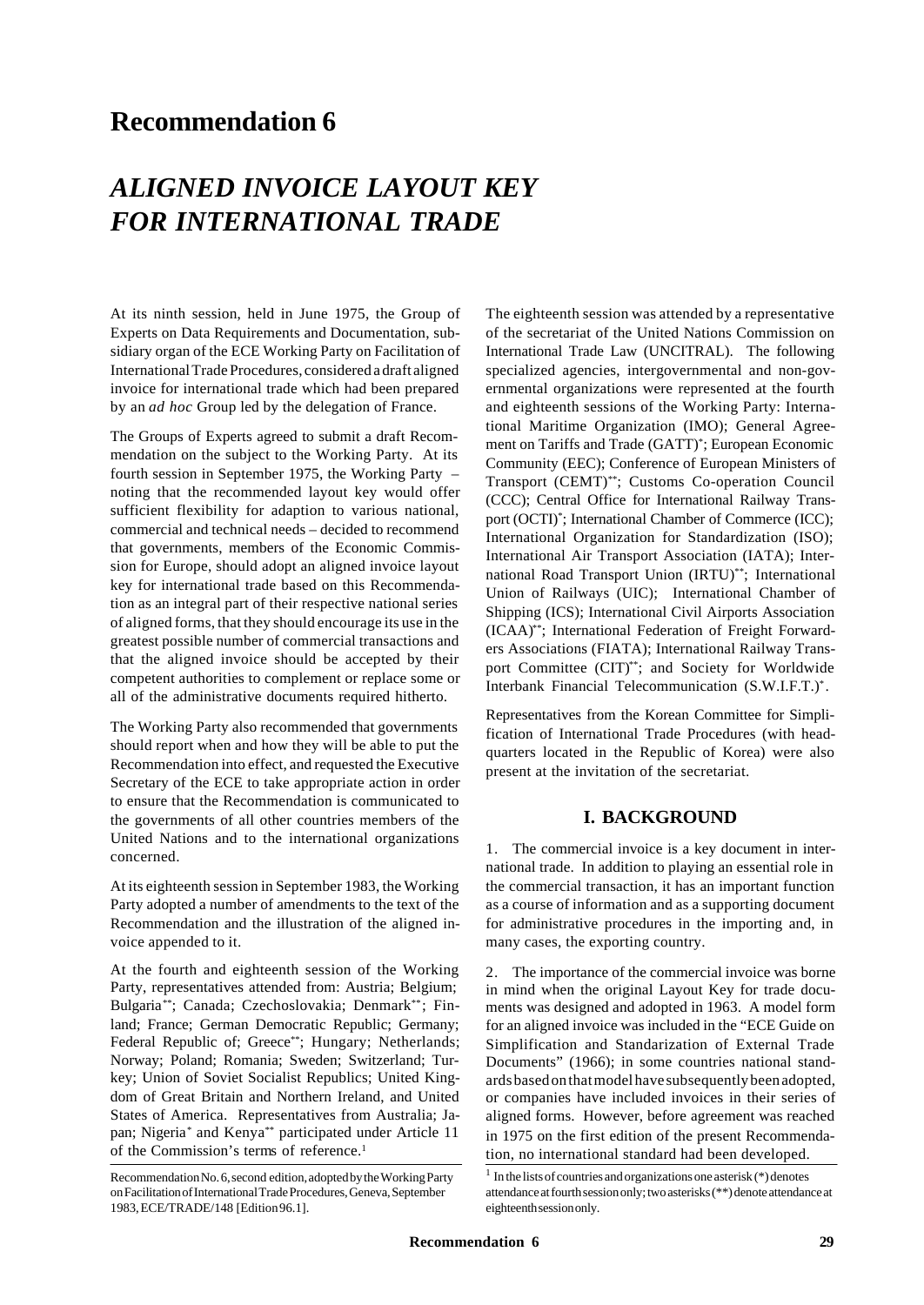3. In some countries administrations require special import documents named "Customs invoices", or "consular invoices", authenticated by consular officials of the country of import stationed in the country of export. The content of these documents – which are intended to provide information or evidence in additional to information normally found on commercial invoices – varies from one country to another; in many cases they create difficulties in the documentation procedure. For this reason several national trade facilitation bodies and UNCTAD's Special Programme on Trade Facilitation (FALPRO) worked towards and obtained changes in many relevant import procedures to overcome these difficulties. The ECE Working Party on Facilitation of International Trade Procedures, in its Recommendation No. 18 (1980), included Facilitation Measure 8.3: "Consular invoices, consular visa requirements and consular fees should be abolished".

4. The Working Party on Facilitation of International Trade Procedures – recognizing the need for harmonization of the commercial invoice – included in its programme of work the preparation of an aligned invoice for international trade. It was originally suggested that one unique document which could be used for all commercial and administrative purposes should be elaborated, a proposition which was studied within a GATT Working Group "Non-Tariff Measures (Import Documentation)", set up during the Tokyo Round of tariff negotiations. After consultations with that Working Group, it was concluded that it would not be feasible to combine satisfactorily in one document all commercial and administrative requirements. It was then agreed that the ECE Working Party would prepare a commercial invoice which would, to the extent possible, take into account those administrative requirements for which invoice information could be used. As regards the tasks of defining Customs requirements for import clearance and of drawing up a model form for the Goods Declaration (inwards), it was noted that the Customs Co-operation Council had undertaken this work, *inter alia*, through the adoption of Annex B.1 Clearance for Home Use to the Convention on Simplification and Harmonization of Customs Procedures (Kyoto, 1973).

5. In preparing the recommended Aligned Invoice Layout Key, consideration was given to progress achieved in many sectors through the use of a standardized commercial invoice, and to the possibility that an invoice of this kind might also be used to replace or supplement certain administrative documents required by government authorities. Progress in the use of automated data processing and data transmission methods was borne in mind as well as the many cases in which documents are aligned to the United Nations Layout Key (UNLK), either directly or through aligned national series or standards. The fact that the UNLK had already been accepted by a very large number of countries and organizations justified an invoice design based on that layout key. It was recognized

that the invoice design to be advocated should be very flexible in application owing to the extremely varied needs of commercial and administrative interests but that, at the same time, there was a need to harmonize the content and presentation of those major items of information which were always required for the performance of transactions in international trade. The formal Recommendation reproduced in this document was initially adopted in 1975; the present, second edition was adopted in 1983 and updates terminology and information of relevance in the context of the Aligned Invoice Layout Key.

6. Having noted that various commercial documents related to the invoice and used in a seller's preliminary procedure (e.g. Offer, Acknowledgement of order, Dispatch advice, etc.) were similar in data content to the invoice itself, the ECE Working Party had envisaged that detailed guidelines for the design of these derived documents could be incorporated in the Recommendation concerning the aligned invoice layout key. However, when studying the structure of the United Nations system of aligned trade documents in greater depth, it was found preferable, for the time being, to issue the UNLK, the present second edition of the Recommendation on the Invoice Layout Key, and Guidelines for the application of the UNLK as three separate publications. The ultimate goal is to include these three publications in a comprehensive reference manual.

7. As regards the preparation of commercial invoices in one-run systems or by other automated means, it is recalled that, in May 1979, the Customs Co-operation Council adopted a Recommendation that Customs administrations "should accept commercial invoices produced by any process, for example, the one-run method, in cases where the presentation of the commercial invoice is required in connection with the clearance of goods" and that they "should refrain from requiring a signature, for Customs purposes, on commercial invoices presented in support of a Goods declaration". Moreover, Recommendation No. 18 adopted by the Working Party on Facilitation of International Trade Procedures in 1981 includes Facilitation Measure 4.1 addressed to importers, recommending them to "advise their banks not to reject invoices prepared in one-run systems".

#### **II. SCOPE**

8. This Recommendation provides a layout key aligned with the United Nations Layout Key, for commercial invoices, for use in international trade.

## **III. FIELD OF APPLICATION**

9. This Recommendation applies to the design of commercial invoices for international trade in goods. Although the layout key as illustrated on page 6-7 has been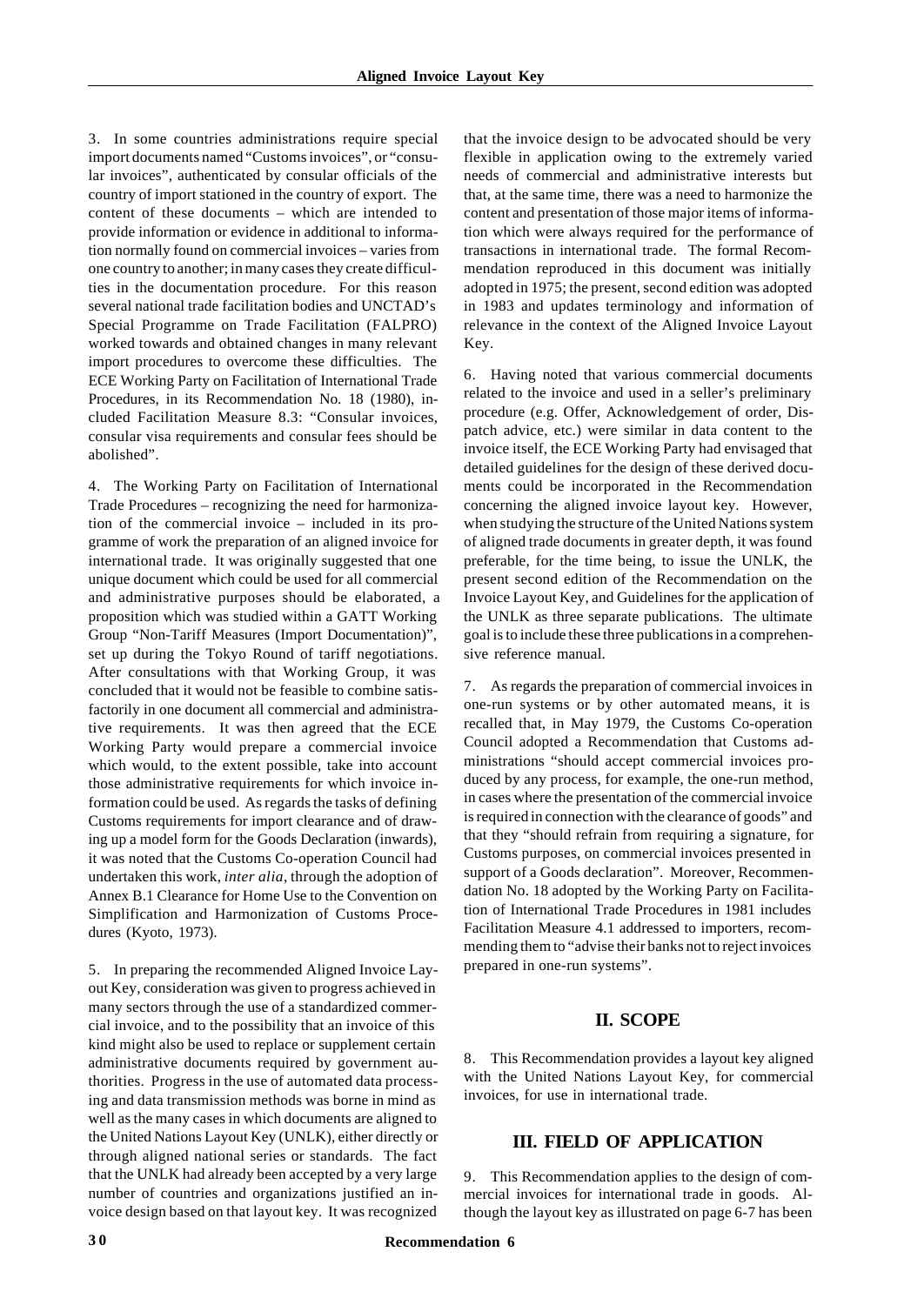prepared with a view to designing invoice forms for inclusion in a series of aligned documents, it can also be used as a basis for designing invoices in other instances. In addition to normal commercial application, invoices based on this Recommendation are intended – to the extent possible – to serve administrative needs by providing and presenting the data required for these purposes in such a way that existing documents could be complemented or in certain cases replaced (e.g. Customs invoices, consular invoices, declarations of origin, etc.).

## **IV. TERMINOLOGY**

10. Certain technical terms, which are of relevance for the present Recommendation, are defined below:

*Aligned forms*: a series of forms so designed that items of information common to all forms appear in the same relative positions on each form (ECE; ISO DP 6760).

*Character spacing ("Pitch")*: distance between corresponding points of the stroke center lines of adjacent **characters on the same line (ISO DP 6760).** *Note*: Width space for office machines.

*Data entry*: data entered on a data carrier (ECE; ISO DP 6760).

*Data field*: an area designated for a specified data entry (ECE).

*Field heading*: a field identifier expressed in plain language, full or abbreviated (ECE; ISO DP 6760).

*Field identifier*: a text or code specifying the nature of the data in a data field (ISO DP 6760).

*ISO-sizes*: paper sizes specified in ISO 216-1975 (ISO DP 6760).

*Layout key*: a pro-forma document used for indicating spaces reserved for certain statements appearing in documents in an integrated system (ECE; ISO DP 6422).

*Line spacing*: the distance between two adjacent baselines (ECE; ISO DP 6760).

#### **V. DESCRIPTION**

11. *Paper size* – The paper size for the Layout Key is the international ISO size A2 (210 x 297 mm,  $8\frac{1}{3}$  x 11  $\frac{2}{3}$  in), with provision for ISO size A5L (148 x 210 mm) for certain postal forms and for the equivalent sizes specified for continuous forms in ISO 2784-1974. In some countries, particularly in North America, the paper size 216 x 280 mm  $(8^{1}/2 \times 11)$  in) is commonly used. Where this size is used, alignment can be achieved by maintaining the same top and left-hand margins, which places the layout in the same relative position *vis-à-vis* the top and lefthand paper edges; the resulting common image area measures 183 x 262 mm.

12. *Spacing measurements* – The basic spacing measurements of the Layout Key  $(1/6)$  in or 4.24 mm for line spacing and <sup>1</sup> /10 in or 2.54 mm for character spacing) correspond to the line and character spacings utilized in the majority of machines used for completion of forms, such as typewriters, computer high-speed printers and other automated character-producing equipment, and also with optical character recognition devices.

13. *Margins and design principles* – A top (gripper) margin of 10 mm and a left-hand (filing) margin of 20 mm have been reserved. The design is based on ISO 3535-1977 "Forms Design Sheet and Layout Chart", using standard column widths suitable for pre-set standard tabulating positions.

14. *Design considerations* – Generally, the design of the Layout Key is based on the "box design" principle. Care has been taken to place recipient addresses in an area acceptable to postal authorities for use with window envelopes. In placing the other data elements included in the Layout Key, consideration has been given to arguments of a technical, legal, commercial, administrative and practical nature put forward by the various interested parties consulted. An area for "free disposal" in the lower part of the format is intended to cater to more particular needs in individual applications.

### **VI. APPLICATION PRINCIPLES**

The following principles apply for the designing of forms on the basis of the Invoice Layout Key:

15.1. Data elements *specified* in the Invoice Layout Key should be placed in the corresponding space in the form under design.

15.2. Data elements *not specified* in the Invoice Layout Key should be placed in the "free disposal area".

15.3. Data elements specified in the Invoice Layout Key but *not required* in the form under design can be disregarded and the corresponding space used for other purposes in the same way as the "free disposal area".

15.4. National masters may provide for alternative use of space not utilized for the purpose intended in the aligned invoice; such space can also be used for information filled in subsequent to the original document preparation (e.g. if "buyer" is not needed, the corresponding space can be used for other addresses, or any other purpose).

16. The field identifiers in the Aligned Invoice Layout Key only indicate the nature of the information to be contained in the fields. The data fields can be further subdivided observing certain practices which have emerged in the development of various international documents. As examples, it is possible to provide space for the seller's agent in the bottom part of the seller field; the field for transport details can be sub-divided to accommodate the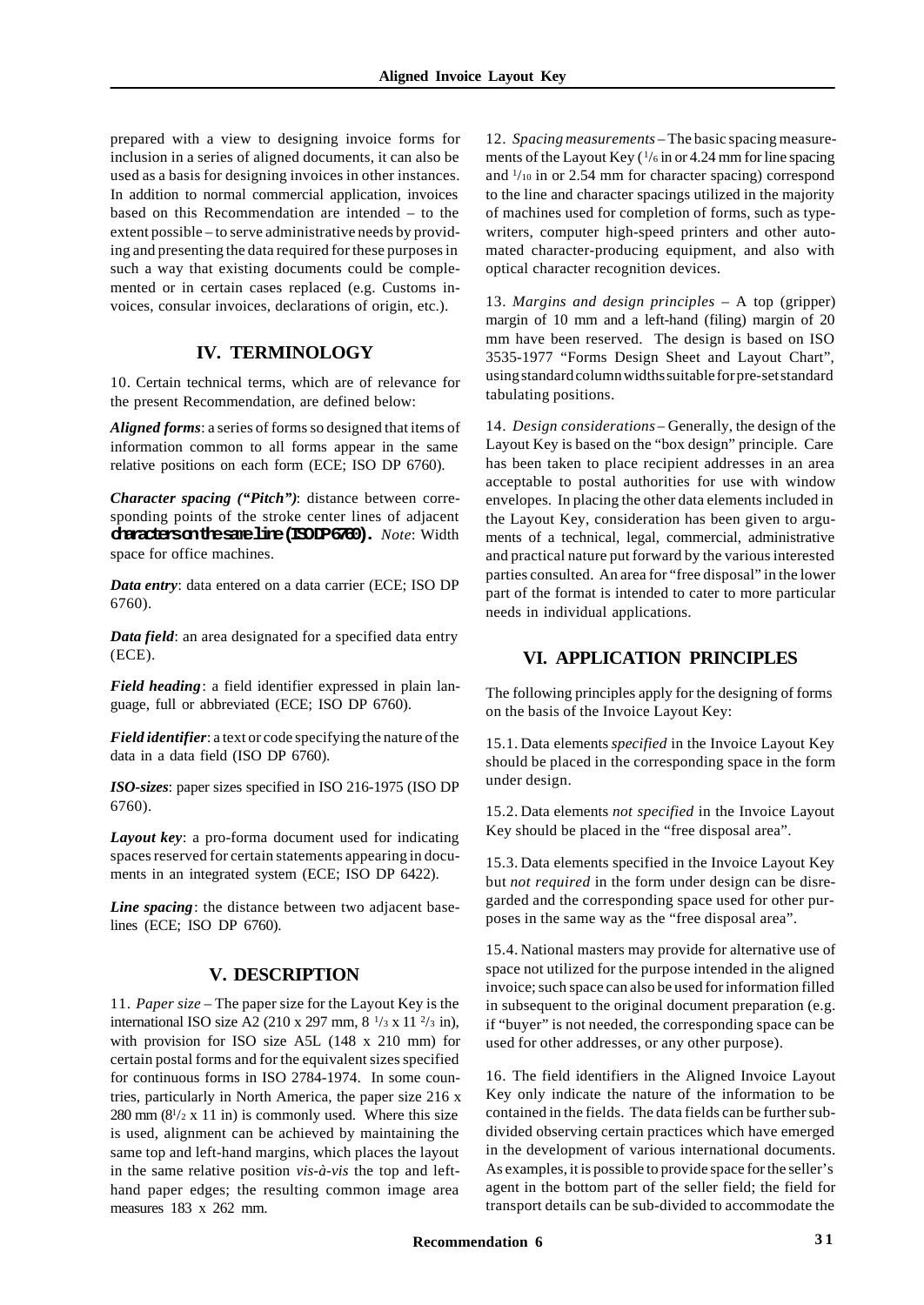various data elements specifying places of the itinerary, modes and means of transport, etc. The depth of the "goods description" area can be adjusted to the average need by raising or lowering the dotted line as required.

## **VII. DATA FIELDS**

17. The headings of the data fields appearing in the Aligned Invoice Layout Key are listed below. The remarks are intended to describe the nature of the information to be entered in the data fields.

18. The data fields of the Aligned Invoice Layout Key form three sections: one containing information on the *transaction* (parties, conditions, etc.), one describing the *goods* and specifying invoices items and amounts, etc., and the third containing a specification of *ancillary costs*, deductions and the invoice total, with certifying statement as required.

#### *Transaction Information*

19. *Transaction information* is given under the following headings:

#### *Seller*

Normally, the seller's name and address will be preprinted on individualized company forms with logotype, etc.

#### *Consignee*

The field is primarily intended for the name and address of the party to whom *the goods* should be delivered. The field has been located in conformity with international postal specifications so as to allow the use of window envelopes.

#### *Transport details*

Information should be given on mode and means of transport used, places of loading and discharge, place of destination or other relevant transport data useful to the recipient of the invoice.

#### *Invoice date and No.*

These data identify the document and establish the date of issue of the invoice. This order can be changed. They should be used as a payment reference; they do not necessarily identify the purchase/sale transaction.

#### *Other reference*

In commercial practice two distinct references are normally used–one for the buyer and the other for the seller. One might state the date and number (designation) given by the buyer in his order (contract); the other might state the date the order is received by the seller and the number (designation) he gives the transaction in his internal procedure.

#### *Buyer (if other than consignee)*

If goods are sent to one address and the invoice to another (e.g. the goods to a warehouse and the invoice to a purchasing department), the name, etc. of the invoice recipient can be shown here. The use of this space and the space for "consignee" can be adapted to the particular needs of the trade. Whereas there may be cases where alternative addresses never occur, there are other applications where these areas will have to be further subdivided to accommodate name indications of intermediaries, etc.

#### *Country of origin of goods*

An indication of the country of origin of the goods, in accordance with established criteria, and in conjunction with the statement that all particulars are true and correct, will qualify the invoice to serve as evidence of origin in cases where provisions permit a Declaration of Origin for this purpose. In cases where indication of country of origin is not necessary, where separate origin documents are preferred, or prescribed, or where an origin statement is included in the certification statement in the invoice or elsewhere, this field could be used for other purposes (e.g. added to the field "terms and conditions of delivery and payment"). In cases where several countries of origin have to be listed and the space provided is not sufficient, either codes can be used with appropriate reference to the relevant items in the goods description, or the countries can be indicated in connection with each item with a reference "see below" in the country of origin box.

#### *Terms of delivery and payment*

These should be indicated either by specific reference to standard terms such as INCOTERMS or by an accurate description of the applicable terms, cf. ECE Recommendation No. 18, Facilitation Measure 3.4. Established codes could be used, cf. ECE Recommendation No. 5 "Abbreviations of INCOTERMS" and No. 17 "PAYTERMS", etc. Indications of time of delivery, currency, etc. can also be included in this field.

#### *Goods information*

20. The section containing *goods information* has been subdivided into two parts, one describing the consignment for shipping purposes, the other intended for the specification of articles and amounts. In certain applications, for instance, homogeneous goods not requiring separate descriptions for invoicing purposes, this subdivision may not be required and, as a consequence, certain items, e.g. cube, can be omitted. When subdivision is needed, the distribution of space between the two parts is left to the discretion of the user.

#### *Shipping marks; Container number; No. and kind of package; Goods description (in full and/or in code)*

This area, which is intended for the description of the consignment for shipping purposes, should show the outer markings, number of packages as they appear for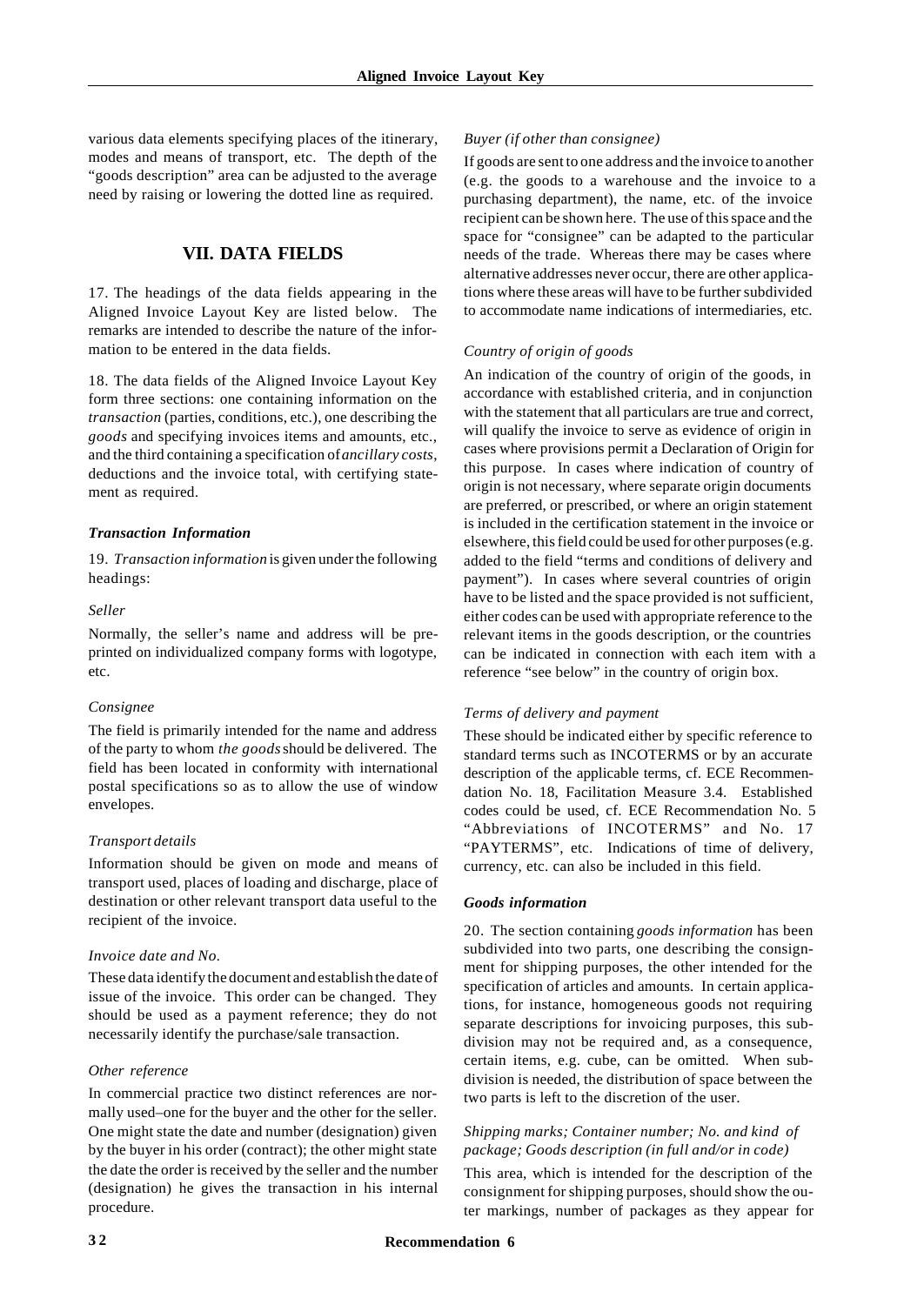transport, and a general description of the contents (as opposed to a detailed specification of articles), gross weights and cubes, number of containers or other transport units, commodity numbers (e.g. the CCCN or SITC Nomenclature number), etc. No vertical column lines have been pre-printed in this part of the Invoice Layout Key as it is felt that better economy of space can be achieved by a suitable tabulating arrangement when filling out the forms.

ECE Recommendation No. 15 gives information on the use of a simplified shipping mark.

Attention is drawn to the CCC Resolution of May 1979 on the insertion of CCCN numbers in commercial invoices, in which it is stated that such a reference should help make the classification easier and more uniform, and that "the insertion of this number is optional and simply provides information for all parties concerned and, in particular, does not modify the responsibilities of the declarant in the country of importation".

#### *Gross weight, kg*

Gross weight should normally be stated in kilogrammes, in which case the unit abbreviation "kg" can be preprinted as a heading (abbreviations such as "kos", "kgs", "kilos", etc. should be avoided). If other units, such as tons, grammes or non-metric units have to be used, the unit must be indicated after the quantity. (A code for units of quantity is being developed by the Working Party on Facilitation of International Trade Procedures.)

#### *Cube, m<sup>3</sup>*

Cubic measurement should normally be stated in cubic metres, in which case the unit abbreviation "m<sup>3</sup>" can be pre-printed as a heading (abbreviations such as "cu. M", "cbm", etc. should be avoided). If non-metric units have to be used, the unit will normally be cubic feet, abbreviated "ft<sup>3</sup>" (not "cu.ft", "cbft", etc.).

#### *Specification of commodities (in code and/or in full), quantity, unit price*

The detailed layout of this free disposal area is left to the discretion of the seller, depending on the kind of commodity, etc. For certain kinds of commodities it can be combined with the goods description above; the distribution of space vertically can be adjusted as required by moving the dotted lines. The specification should be sufficiently detailed to identify the various articles in the consignment, the quantity delivered, the unit price, quantity rebates and all other particulars required to control the computation of the invoice amounts quoted.

#### *Amount*

In this column the currency should be indicated and the invoice amounts shown for every item, etc. International Standard ISO 4217 establishes a currency code which has

been endorsed by the Working Party on Facilitation of International Trade Procedures through its Recommendation No. 7.

#### *Ancillary costs specification, certification, etc.*

21. Two alternative presentations of the *ancillary costs specification* are illustrated: one vertical where costs are specified in columns and added down to a total (see page 6-7) and one horizontal (see paragraph 27), where these costs are completed horizontally to a "total charges" amount which is then added to the "amount" (also, deduction can be made of rebates, etc.; the precise contents of costs specification is dependent on the delivery terms applied; the examples given are based on the FOB and CIF alternatives).

22. The following list instances the order in which the invoice amounts, ancillary costs and deductions, as applicable, may appear. Items in brackets indicate sub-totals which may not be required.

Amount(s) minus quantity rebate if applicable (Total amount) Packing Freight Other costs, to be specified Insurance (Total charges) Deductions, to be specified (Total deductions) Invoice sub-total Discount Total invoice amount or Total to pay

23. The boxes in the Layout Key illustration are shown for guidance only. Costs, etc. can be specified simply by typing or printing out the items in the order indicated above. The area for the costs specification, etc. can be reduced or enlarged, or moved vertically at the discretion of the user.

24. *Certification, authentication (signature)*: Space is available at the bottom for any form of certification and for signatures or other proof of authentication when required.

25. Certifications, when prescribed, should preferably take the following form:

*"It is hereby certified that this invoice shows the actual price of the goods described, that no other invoice has been or will be issued and that all particulars are true and correct."*

26. Recent United Nations conventions (Convention on the Carriage of Goods by Sea, Hamburg 1978; Convention on International Multimodal Transport, Geneva 1979) state that a signature may be in handwriting, printed in facsimile, perforated, stamped, in symbols, or made by any other mechanical or electronical means, if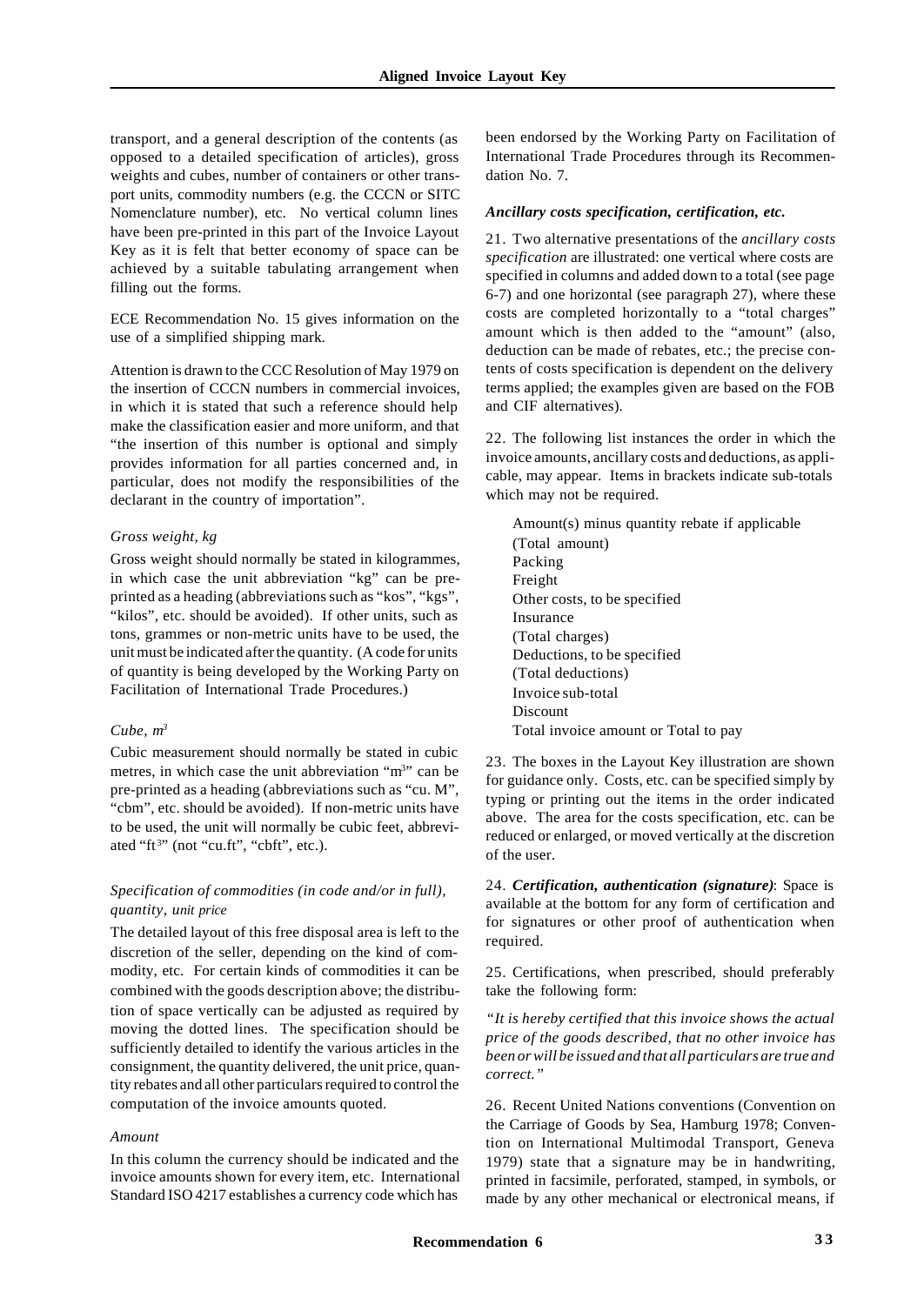not inconsistent with the law of the country where the document is issued. ECE Recommendation No. 14 gives information on authentication by means other than signature; see also paragraph 7 above.

27. The Aligned Invoice Layout Key as illustrated on page 6-7 shows a layout where ancillary costs are set out in a vertical design. As an optional alternative, these costs can be accounted for on a horizontal line, as illustrated below. In addition to the two main options, it is recognized that the nature of merchandise to be invoiced, varying needs depending on the type of transaction, peculiarities in a certain branch of trade, and many other factors might necessitate adaptations to or deviations from the layout shown. Such variations are permissible but should, to the extent possible, be restricted to the lower part of the form, below the dotted line separating the transport description of the goods from the commodity specification.

| Packing                              | Freiaht | Other costs (specify)         | Insurance | Total amount<br>Total charges L |  |
|--------------------------------------|---------|-------------------------------|-----------|---------------------------------|--|
| Deductions (specify kind and amount) |         | Total deduct.<br>Total to pav |           |                                 |  |